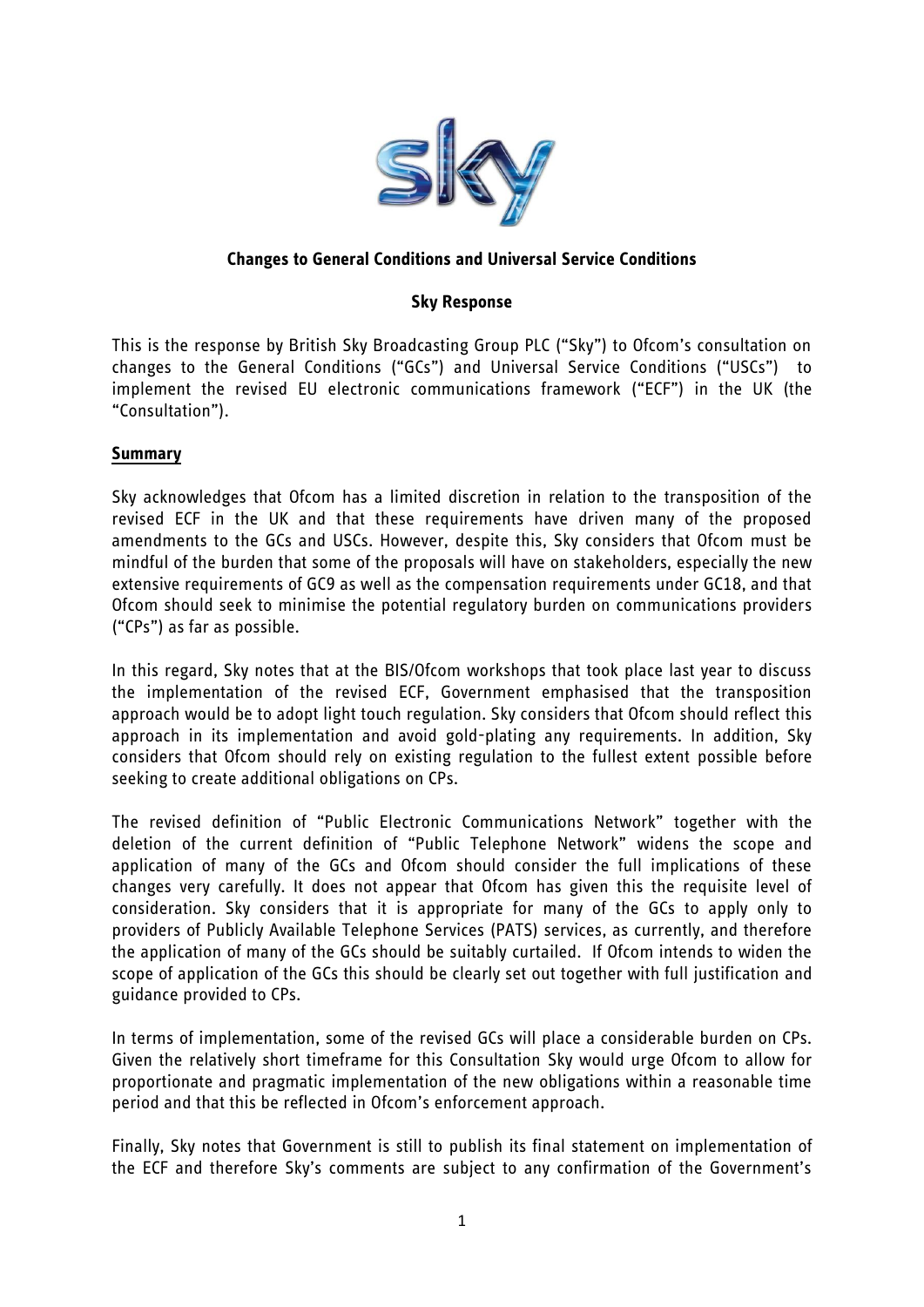approach. Similarly, Sky would expect Ofcom to consider the implications of the Government"s final statement prior to finalising any changes to the GCs and USCs.

## **Sky's comments on specific proposals**

In the Consultation Ofcom asked for views on its proposals to amend a number of GCs and USCs. Sky has considered the proposals and has a number of comments in relation to the following provisions:

- Definitional changes;
- General Condition 3;
- General Condition 4,
- General Condition 9;
- General Condition 17;
- General Condition 18; and
- General Condition 20.

Sky sets out it position in relation to the proposed amendments to these GCs below.

### *Definitional Changes*

Sky considers that it is helpful to align the definitions contained within the GCs and USCs to those contained in the Communications Act 2003 (the "Act") provided this does not extend the scope and application of the GCs and USCs beyond the requirements of the revised ECF.

Sky does have some concerns over the introduction of a new definition of "Public Electronic Communications Network" or "PECN". It is very important for there to be clarity as to the scope and application of the GCs. Sky notes that the scope of the current definition of "Public Telephone Network" is limited to the provision of PATS services and that following revisions to the ECF this limitation will no longer apply. Instead, the GCs will apply to the provision of PECNs defined by reference to the definition of PECN provided in section 151 of the Act. As Ofcom recognises this will broaden the scope of the affected GCs. Sky considers that Ofcom should clarify and provide additional guidance as to the intended scope of the new requirements.

Sky also notes that the revised ECF amended the definition of "Public Communications Network" to include the additional words "*which support the transfer of information between network termination points*" (Article 2(d) of the revised Framework Directive). This amendment is important and serves to limit the potential scope of the PECN so as to require the transfer of information between subscribers which is an important limitation. Ofcom notes at paragraph 3.7 of the Consultation that the definition of PECN is likely to change following the Government"s transposition of the revised ECF. However, Sky seeks Ofcom"s assurance that the scope and application of the GCs and USCs will be limited to reflect the revised ECF requirements.

In the Consultation, Ofcom has stated that the revised definitions will apply across a number of GCs – 3, 4, 5, 9, 12, 14, 16, 17, 18 and 24. We provide comments on some of these GCs separately below. However, in relation to the a number of the GCs identified, it appears to Sky that the nature of these GCs is of particular relevance to telephony services and that it would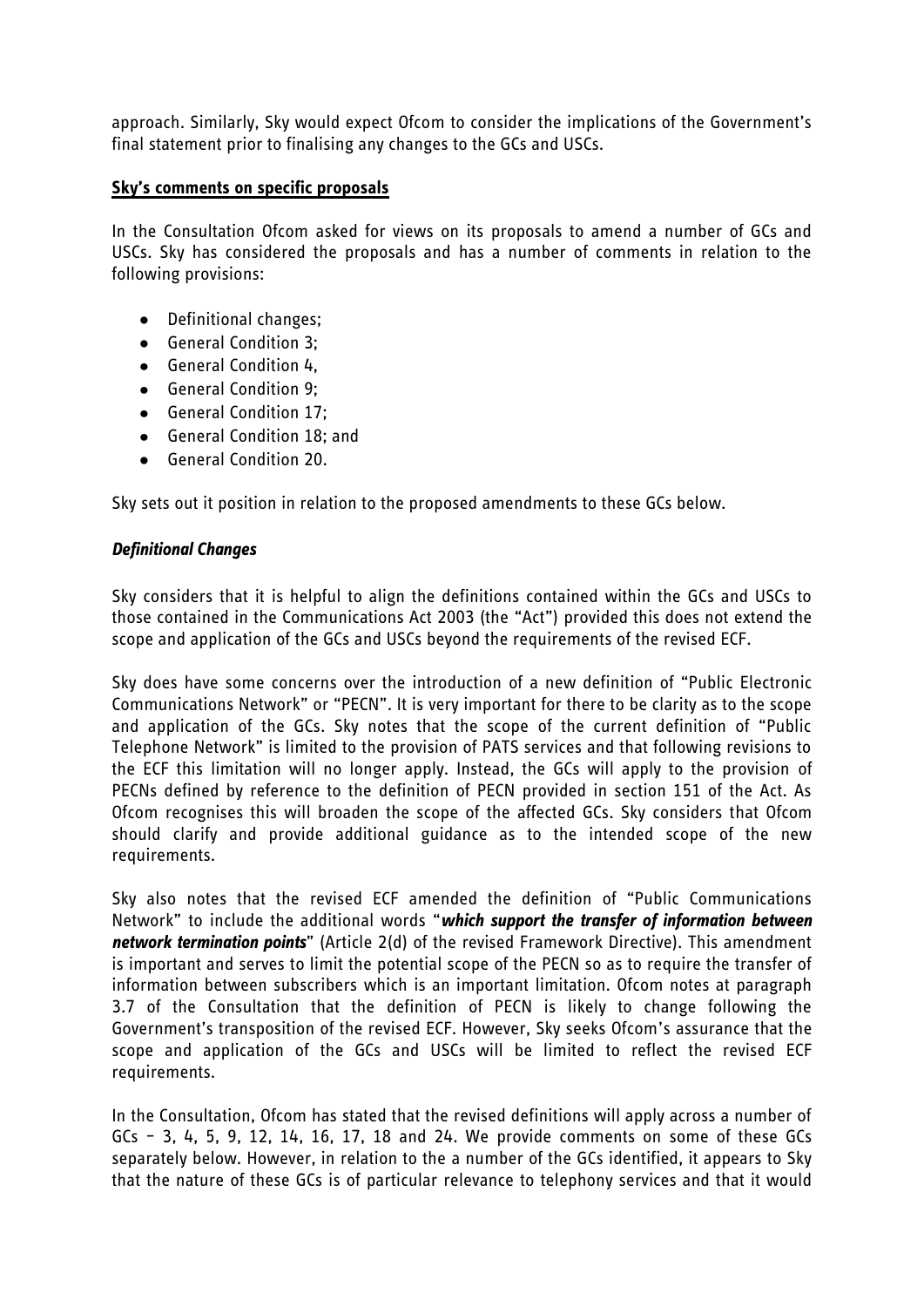be nonsensical to apply these conditions to non-telephony networks (e.g. access to emergency numbers and planning, dial tone, number allocation etc) and therefore Ofcom needs to consider carefully the impact of the proposals to ensure that these definitional changes do not extend the scope of the relevant GCs beyond the scope permitted by the ECF.

Sky has no comments on the revised definition of Publicly Available Telephone Service (PATS).

### *General Condition 3*

Sky notes that the requirements of the revised ECF (Article 23 of the Universal Service Directive ("USD") requires Member States to take *all necessary measures* to ensure the *fullest possible* availability of telephony services in the event catastrophic network breakdown or in cases of force majeure. In particular, Sky notes that the requirements of Article 23 of the USD are limited to ensure the "availability of **PATS provided over public communications networks**". Accordingly, Sky considers that the scope of GC3 should be limited to the provision of PATS over a PECN. However, with the proposed revised definition of PECN (discussed above) it appears that the scope of GC3 may extend beyond the provision of PATS.

In addition, Sky notes that revised wording of GC 3 appears to adopt this broader position with the definition of "Communications Provider" extending to a person who provides a "PECN" and/or a PATS. Equally, revised GC3.1(a) applies to "*the proper and effective functioning of the PECN"* without any limitation to PATS. This goes beyond the requirements of Article 23. Sky seeks clarification from Ofcom as to the intended impact of the revisions to GC3 and requests that Ofcom limit the scope of GC3 to reflect the requirements of Article 23 of the USD. Sky also considers that GC3 should only be applicable to network elements under Sky"s direct control.

Sky also notes that the revised Framework Directive ("FD") includes new provisions relating to the security and integrity of networks and services (Article 13(a) and (b) of the FD). Sky considers that GC3 goes some way to ensure compliance with these requirements and this should be recognised by Ofcom. Disappointingly, any discussion of how Ofcom intends to implement these requirements is notably absent from the Consultation. Sky understands that Government and Ofcom are considering the impact of these proposals. Sky considers that when implementing these requirements a high materiality threshold should be applied and careful consideration should be given to existing obligations as well as the cost and burden that any new requirements may place on industry.

Finally, in relation to implementation of these requirements, Sky considers that, in accordance with its statutory obligations, it is essential for Ofcom to adopt a proportionate approach. There is no guidance or discussion in the Consultation as to how Ofcom intends to apply the new requirement of "all necessary measures" and "fullest possible". Sky requests that Ofcom provide such guidance and also adopt a pragmatic approach to enforcement noting again the burden that this requirement could place on industry and also the steps already taken by a CPs to ensure their networks are robust. After all, in a competitive market, any failure to provide the highest standards of network resilience will likely result in customers choosing a different provider.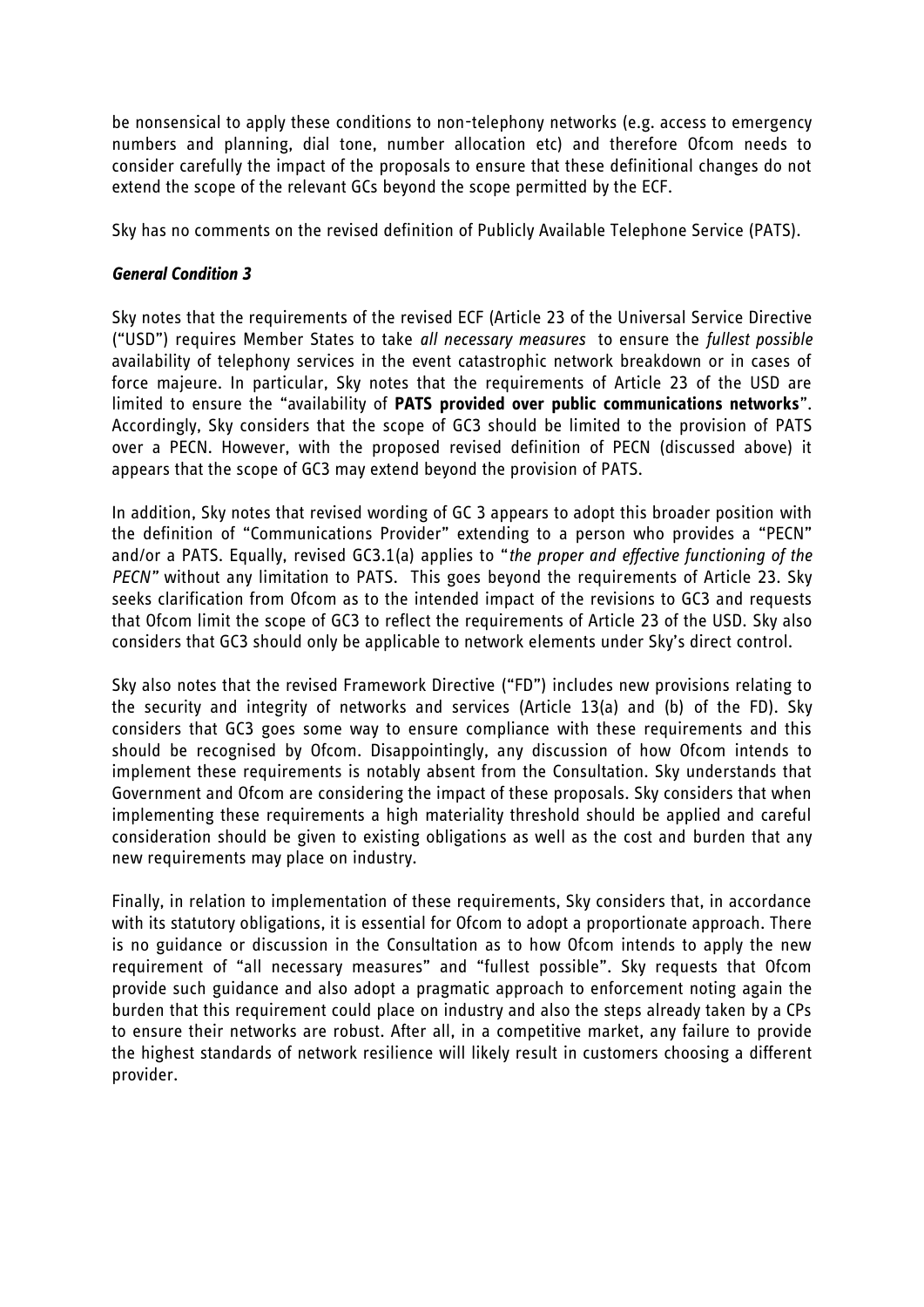### *General Condition 4*

Sky has no comments on the proposals to amend GC4.

However, Sky notes that Ofcom, at paragraph 6.31 of the Consultation, stated that it will be consulting separately on the creation of a more detailed set of accuracy and reliability criteria in relation to location information. Sky will engage separately with Ofcom in this process. At this stage we consider that it would be useful to point out that Ofcom should use the consultation to clarify whether it supports the use of the Royal Mail"s "Postcode Address File" (PAF) as industry"s source for location information. It would also be helpful if Ofcom could acknowledge that CPs" databases rely to a large extent on accurate information being provided by the customer. There will be circumstances where a sale goes through and the customer is connected but where the location information may be incorrect.

For example, if a customer called up a CP"s sales team and inadvertently provided an incorrect address (i.e. the customer states that they lived at 12 Sky Lane (when, in fact, the correct address is number 10) or the address was mistyped during an online sales process a CP would register the service as being at 12 Sky Lane in the ES database. Despite this incorrect address information, the sales process would not fail because:

a) 12 Sky Lane is a valid address – but for the purposes of GC 4 it would be an incorrect address (i.e. 12 Sky Lane is on the PAF database);

b) 020 8123 4567 is the correct (WLR based) telephone number (so Openreach would accept the order to migrate the service to MPF); and

c) SW3 1AB is the correct postcode for both 12 and 10 Sky Lane (i.e. registered on PAF and on the Openreach database).

If the customer had opted to receive online bills then they would never necessarily see that they had mis-registered their address. The CP would have no reason to believe that the customer did not live at 12 Sky Lane but would fall foul of GC4 as 12 Sky Lane does not accurately reflect where the CP"s service had been installed.

Sky is supportive of an accurate and reliable database and we welcome further discussion on this important issue during the separate consultation.

# *General Condition 9*

Sky notes that the requirements of Article 20 of the revised USD apply to undertakings providing "*public communications network and/or publicly available electronic communications services"* and that Ofcom seeks to reflect this in the revised GC9 with the introduction of a wider definition of CP. This broadens the scope of the current requirements. Sky repeats its comments in relation to the definition of PECN above and would request confirmation from Ofcom that the application of GC9 will be similarly limited.

The revised USD has not only broadened the definition of CP but the requirements of GC 9 now also extend to a variety of "consumers". GC 9 refers to "consumers", "subscribers", "end users" and "users". Sky considers that this could benefit from further clarification as these multiple references are likely to cause confusion.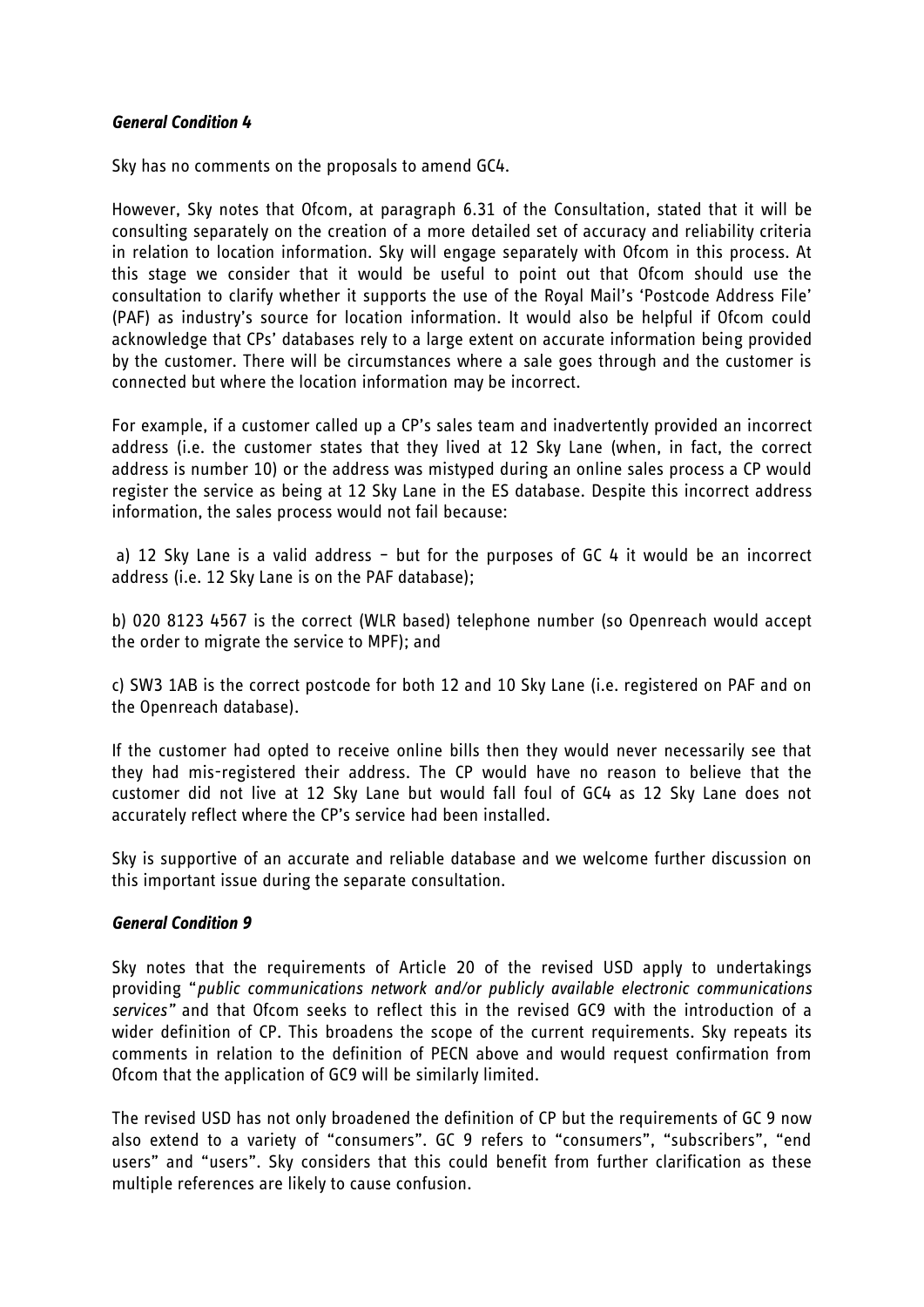Sky considers that it would be beneficial for Ofcom to provide stakeholders with additional guidance on the scope and nature of the new requirements under GC9.

### *GC9.2*

Sky acknowledges that Ofcom has little discretion in implementing the revised USD and in the main has copied the additional requirements as set out by Article 20. However, we note that GC9.2 does not fully reflect Article 20 and does not include the wording "*when subscribing*". In paragraph 7.5 of the Consultation Ofcom states that "*CPs should include the additional information set out below in their contracts (both current and new)*" [emphasis added]. Sky considers that Ofcom should include the USD drafting "*when subscribing*". The omission of this wording has the effect of requiring CPs to re-issue all contracts to current customers. Ofcom considers this obligation to be of "limited impact" - Sky disagrees and considers it to be burdensome.

Sky acknowledges that Ofcom has indicated that CPs may wish to write, e-mail or text customers to advise them of the changes to their terms and conditions or direct customers to their website. However, we would welcome clarification on what Ofcom means by "*actively communicate*". Is Ofcom expecting CPs to send out a specific communication to customers to advise them of the additional requirements or would CPs be able to communicate the changes in a clear and transparent way at the same time as communicating other messages to customers? The cost of communicating changes to our customers is not insignificant and Sky is eager to ensure that the costs of the USD implementation are kept to a minimum.

Sky is also concerned by the end of May 2011 implementation date for the changes required under GC9.2. In practice, this is an unrealistic timeframe and Sky requests that Ofcom clarify how they anticipate the changes to be implemented and to confirm that they will adopt a flexible approach to enforcement whilst CPs make the necessary changes within a reasonable timeframe.

When considering the impact of the changes to GC9.2 Ofcom states that it believes the impact is limited although it notes that information on traffic management and security or integrity incidents are not normally included in CPs' contracts or terms and conditions. This suggests that Ofcom is envisaging that traffic management polices and similar customer information should be included within the contract terms. There are a number of new requirements which CPs would not normally include in their contracts or terms and conditions but which would usually be found on the website, for example on a "Help" or customer services page.

Sky seeks clarification from Ofcom that it is acceptable that the contract terms refer to such policies but that policies may be separate from the contract terms. To require CPs to include such polices within the terms and conditions would be incredibly burdensome and it is questionable whether this proposal would fulfil transparency requirements - consumers are more likely to be able to find information in dedicated polices/web pages than they are if this information is added to increasingly lengthy terms and conditions. Equally, for the same reason that tariff guides are separate documents so that when prices change it is not necessary to amend the contracts, it may also necessary to keep traffic management and other matters subject to periodic change outside of the contract. Including all information in terms and conditions is not an efficient or proportionate requirement.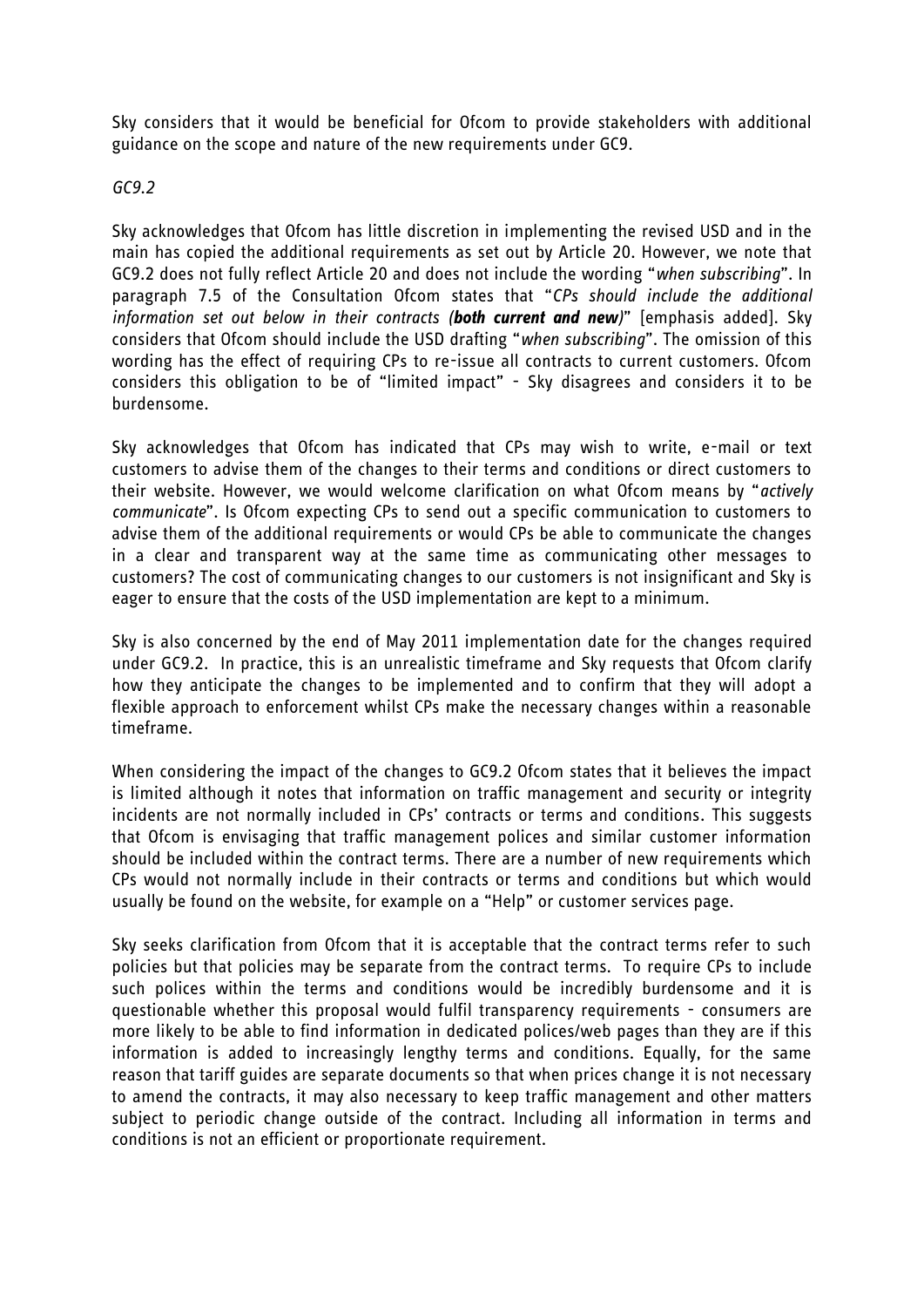# *GC9.3*

Sky does not consider that GC9.3 is necessary. The USD states that "*without prejudice to any minimum contractual period, Member States [emphasis added] shall ensure that conditions and procedures for contract termination do not act as a disincentive against changing service provider*". The UK already has legislation in place to ensure that CPs do not disincentivise consumers from switching provider. In addition to the Unfair Terms in Consumer Contracts Regulations 1999 (UTCCRS)<sup>1</sup> and Consumer Protection from Unfair Trading Regulations 2008 (CPRs)2, GC22 provides protection for customers moving their broadband service and as Ofcom notes it is also currently conducting its Strategic Review of Switching to ensure that changing providers is easier for consumers together with a consultation on Automatically Renewable Contracts. In addition, Ofcom has provided Guidance on early termination charges (ETCs) under its Additional Charges Enforcement Programme to ensure that consumers are only charged fair  $FTCs$ .

Sky considers that GC9.3 should be deleted. UK legislation already satisfies this requirement and to add a new GC is unjustified and disproportionate. Sky notes that Ofcom has acted proportionately with regard to the implementation of Article 20(2) by retaining the "*material detriment*" qualification citing the application of the UTCCRs "*significant imbalance*" test. Sky considers that this test should also be applied to the implementation of Article 30(6) and Ofcom should rely on the powers it has under existing legislation rather than unnecessarily extending its powers with the inclusion of a new GC.

### *GC9.4*

Whilst Sky acknowledges that Ofcom has copied the USD word for word, we would like to highlight that GC9.4 is inconsistent with Article 23a of the draft Consumer Rights Directive ("CRD") which currently states: "*Without prejudice of the provisions of this Directive on unfair terms, contracts concluded between consumers and traders shall not stipulate an initial commitment period of more than 12 months.*" We understand that Ofcom"s position is that where there is conflict, sector-specific legislation (i.e. the USD) will outweigh any changes to general consumer law introduced in the CRD but that it is keen to understand any ways in which the CRD may impact its powers and Ofcom"s duty to further the interests of consumers in the communications market. Sky would be grateful for confirmation of Ofcom"s view in order to provide regulatory certainty with regard to minimum contract periods.

 $\frac{1}{1}$ The UTCCRs provide protection for consumers against contract terms which have not been individually negotiated by rendering such terms unenforceable if found unfair. A term will be unfair if it causes a significant imbalance in the parties' rights and obligations arising under the contract, to the detriment of the consumer. In addition, the transparency requirement under regulation 7 ensures that CPs must express written terms of a contract in plain, intelligible language.

<sup>2</sup> The CPRs provide protection for consumers against unfair commercial practices, including misleading acts and omissions which materially distort, or are likely to materially distort the economic behaviour of the average consumer.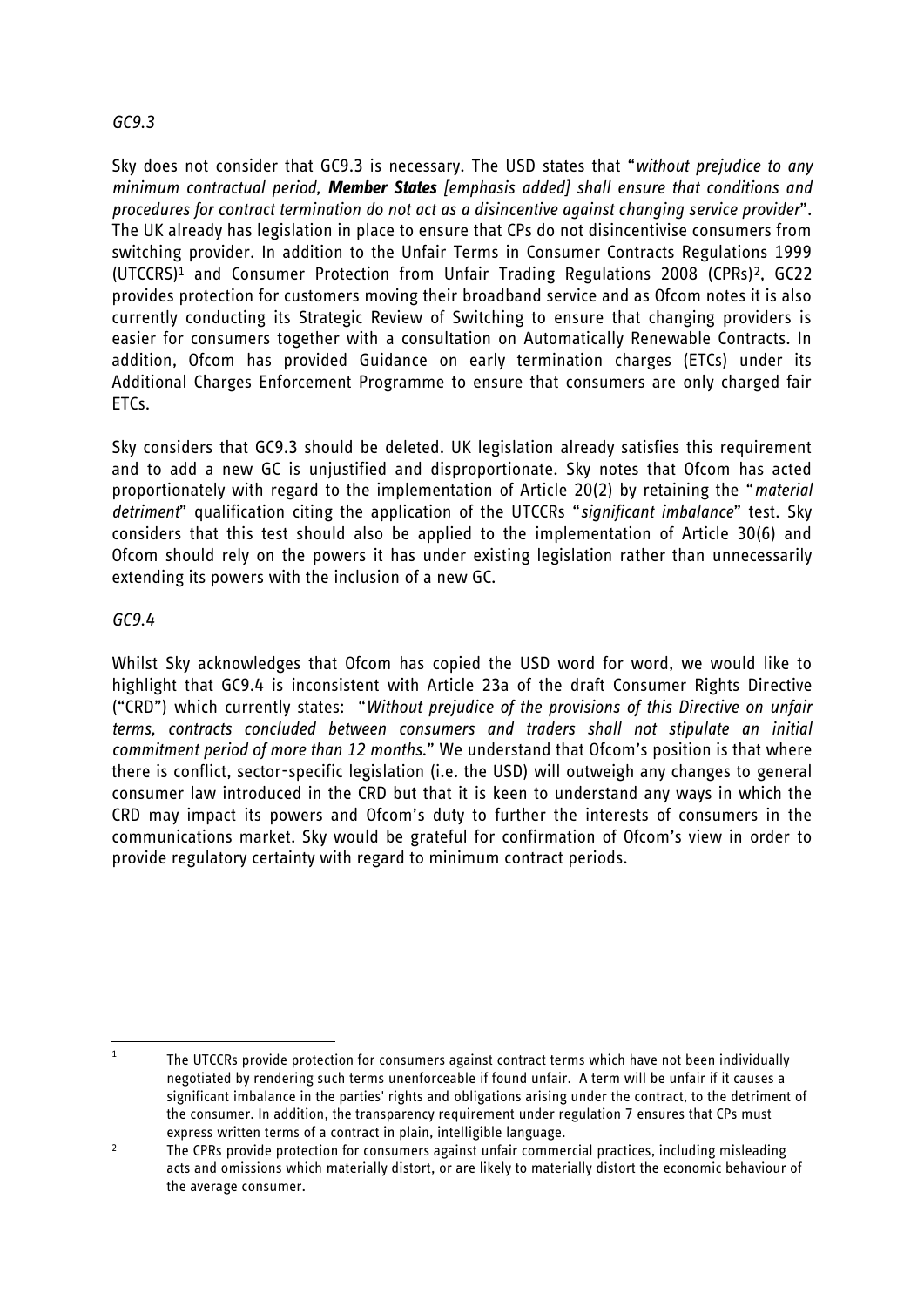### *General Condition 17*

Sky is generally supportive of measures to improve the efficiency of number allocation. As Ofcom is aware, Sky recently responded to Ofcom"s separate consultation on "Geographic Telephone Numbers" which closed in February 2011 calling for Ofcom to improve its number allocation processes.

Sky considers that proposals designed to improve the process and transparency of suballocation are likely to be beneficial and may serve to address some of Ofcom"s number scarcity concerns. In addition, the new measures to grant rights of use for a limited period also have the potential to improve number management and therefore are a positive step.

### *General Condition 18*

Sky recognises that the ability of a customer to retain their existing telephone number may be an important factor in a consumer's decision to switch communications provider. As Ofcom is aware, Sky is participating with industry in an effort to improve the fixed line porting processes as well as seeking to develop improved porting arrangements with other CPs.

In relation to the application of the requirements of Article 30 of the revised USD to fixed line porting, Sky agrees with Ofcom"s reasonable interpretation that the *"one working day"* ECF requirement must commence after the consumer protection/verification measures have been completed and any necessary line provisioning has taken place. It is only at this point that the customer will be "ready for service" such that the number port can take place. We consider that Ofcom"s proposal to trigger the "*one working day*" requirement from the moment the gaining provider requests the line activation from the losing provider following completion of the customer verification steps and technical porting requirements to be a proportionate approach to implementing the requirements of Article 30 of the USD to fixed line porting.

### *Compensation Scheme*

Sky is concerned by the requirement on CPs to have in place a compensation scheme for delays, or abuses with fixed line porting by 25 May 2011. This deadline is unrealistic. The process of thoroughly training contact centre agents on more complex regulatory requirements takes significant time. Agents must be taken off-line to receive training and, therefore, it must take place in stages across the service estate to avoid a negative impact on service levels. There is only a certain amount of training that can be conducted without impacting service and, therefore, Sky plans its training programme months in advance. This deadline does not allow sufficient time for Sky to implement the training needed to roll out a compensation scheme, let alone the time needed to develop the compensation scheme itself.

The tight timetable is exacerbated by the potential complexity in applying a compensation scheme. In addition, it is not clear how the scheme will work in practice and also which CP will be responsible for providing compensation. There are many issues, for example:

(i) It may not be clear, either to the gaining provider (GP) or the losing provider (LP) or the affected subscriber, which CP is the cause of a porting fault or delay. Therefore, a subscriber is unlikely to know which CP to lodge a complaint with, which could mean a subscriber is asked to re-direct their complaint to the other CP.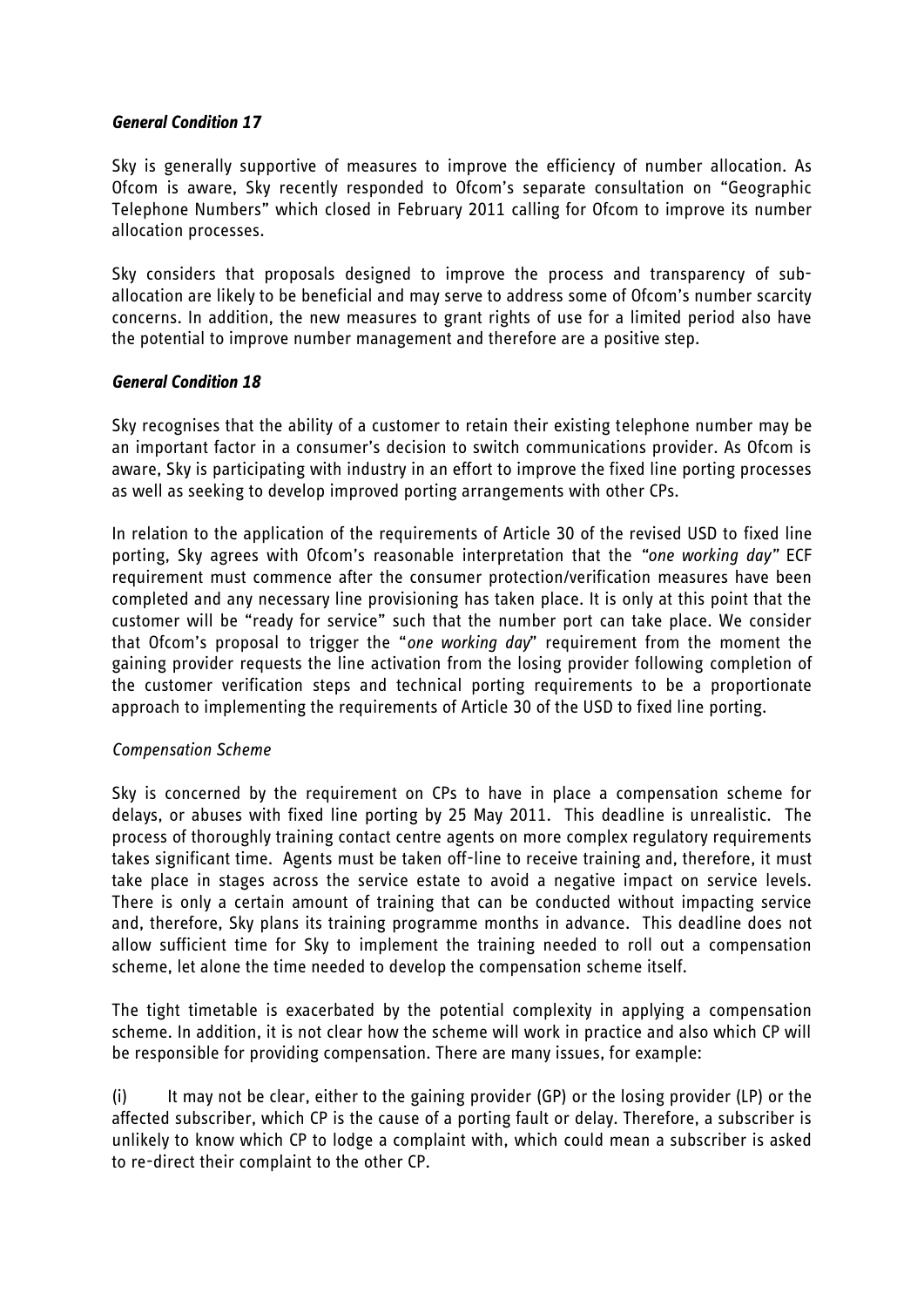(ii) Once the complaint is lodged, it could take some time for the CP to identify the cause of the problem. Indeed, currently there is an absence of systems to measure the time taken by a range holder to respond to porting requests.

(iii) Where the cause of a porting fault or delay lies with the range holder, in circumstances where the range holder is not the GP or the LP, the subscriber will not have a contractual relationship with the range holder.

Given the short time frames and these complexities, Sky considers that industry agreed processes are needed to ensure that porting complaints are efficiently resolved. These processes need to outline (i) which CP is responsible to a subscriber for complaints of porting faults or delays and with which CP a subscriber should lodge a complaint, (ii) how delays or faults in porting are to be measured, and (iii) responsibility on the CP that causes a delay or fault in porting to compensate the innocent CP (e.g. the range holder or LP that causes the delay compensates the GP for that delay). In the interest of time, Ofcom should provide guidance on how such processes are to be agreed.

Sky also considers that further industry consultation by Ofcom is needed on the appropriate levels of compensation to be applied by CPs, including, the appropriate level of compensation to be given for a delayed port versus a port that fails and results in a loss of service.

In respect of the proposed wording of GC 18.9, Sky considers that the meaning of "abuse of porting" is unclear and requires clarification.

Sky notes that Ofcom proposes that CPs publish the terms of their compensation scheme in their terms and conditions. Sky"s customer contracts do not currently include pricing or compensation information and it is impractical to do so as any change would necessitate an amendment to the contract. We assume that it would be sufficient to meet this requirement if our terms and conditions cross-referred to where on our website our compensation policy is published.

### *General Condition 20*

Sky is concerned by the potential implications of the revised requirements of GC20.1. The requirements of Article 28(1)(a) of the revised USD require Ofcom to ensure access to all numbers provided in the Community. Ofcom has stated that this extends the current obligations to cover all numbers in national telephone numbering plans (NTNP) (including geographic numbers) with limited scope for CPs to block access to numbers. The revised wording of GC20.1 reflects this approach and would suggest that CPs shall ensure "*where technically and economically feasible*" access to non-geographic and all numbers in the NTNP.

Given the previous requirements of GC20 were limited to non-geographic numbers and to endusers located outside of the UK this amendment considerably extends the scope of the existing obligations. Given this impact and the limited scope for a CP to deny access, Sky considers it is important for Ofcom to provide additional clarification as to the circumstances when a CP can legitimately deny access. In particular, Sky requests clarification as to the interpretation of the words "technically and economically feasible". For example, would it be reasonable for a CP to deny access if the proposed termination rate for the particular number or NTS service was unreasonable? Sky considers that there is has a strong commercial incentive to ensure access and end-to-end connectivity to customers but there may be limited circumstances where it is